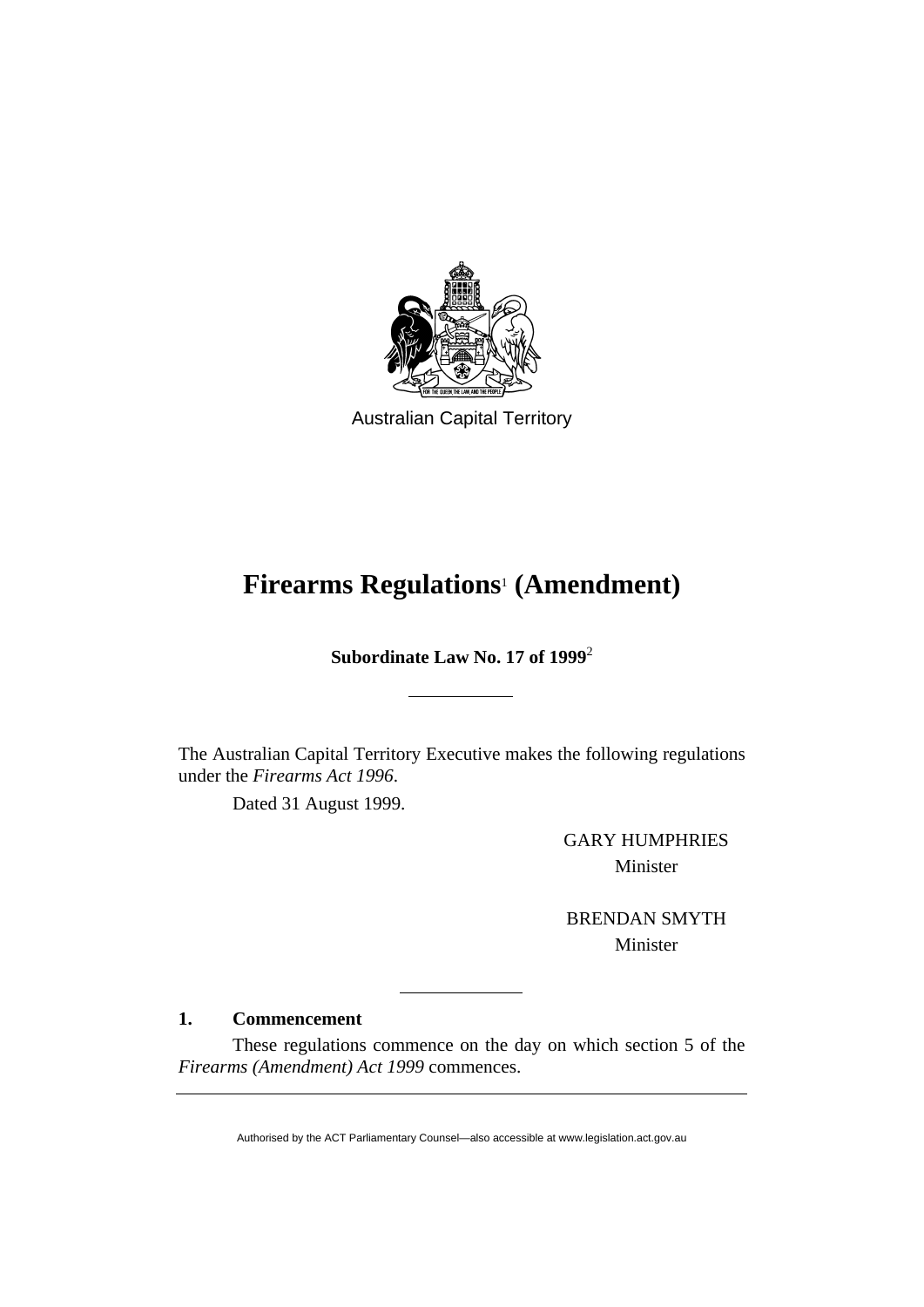# **2. Principal Regulations**

In these regulations, "Principal Regulations" means the *Firearms Regulations*.

# **3. Substitution**

 Regulation 10A of the Principal Regulations is repealed and the following regulation substituted:

# "10A. **Temporary recognition of interstate licences**

"(1) The following purpose is prescribed for subparagraph 43 (a) (ii) of the Act, namely, to conduct an air gun shooting gallery—

- (a) at the National Exhibition Centre during the period determined by the Royal National Capital Agricultural Society for the holding of the Royal Canberra Show; or
- (b) during the period determined by ACT Festivals Incorporated for the holding of the Canberra National Multicultural Festival.

"(2) For the purposes of subsection 43 (2) and paragraph 43 (3) (b) of the Act, the prescribed conditions for the possession or use of a firearm are—

- (a) that the person complies with the provisions of Part 5 of the Act, and any requirements prescribed for the purposes of that Part, applicable to a firearm of a kind to which the corresponding category A, category B, category C or category H licence issued in the Territory applies; and
- (b) that the person shall not permit any other person to possess or use any firearm in his or her possession if that other person is not authorised to possess or use the firearm.

"(3) For the purposes of paragraph 43 (3) (b) of the Act, the prescribed requirements are that—

- (a) the person—
	- (i) on 15 November 1996—
		- (A) possessed a semiautomatic or pump action shotgun for use in clay target competition; and
		- (B) was a member of a club affiliated with the Australian Clay Target Association; and
	- (ii) is a member of a club affiliated with the Australian Clay Target Association; or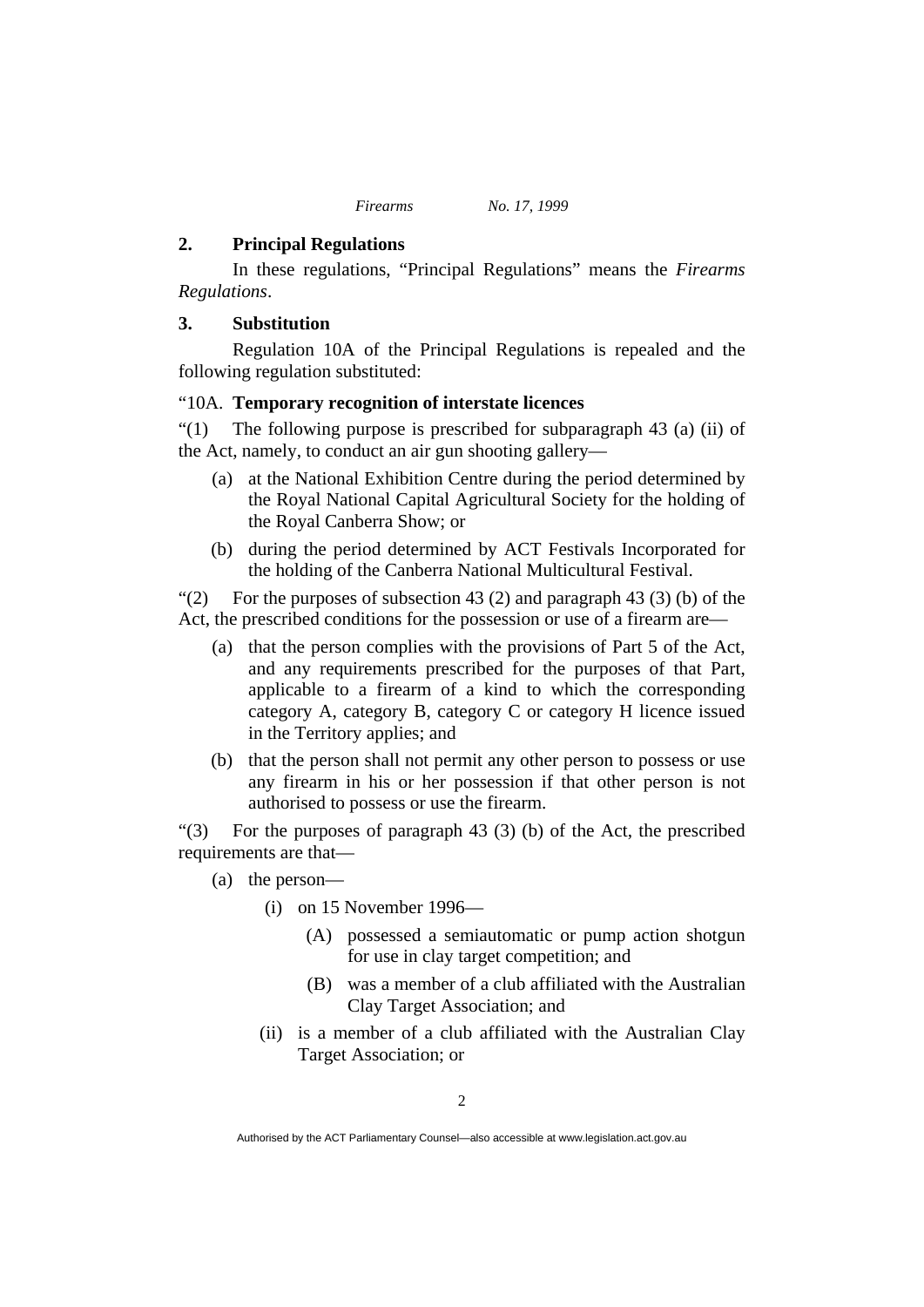(b) the person's application for a licence in the State or Territory that issued the licence was supported by a statement in writing from an officer of a club affiliated with the Australian Clay Target Association, that satisfied the person holding or performing the duties of the office in that State or Territory that corresponds to the Registrar, that the applicant is physically unable to compete in clay target competition unless he or she uses a semiautomatic or pump action shotgun.".

## **4. Repeal**

Regulation 23 of the Principal Regulations is repealed.

# **5. Substitution**

 Regulation 29 of the Principal Regulations is repealed and the following regulations are substituted:

# "29. **Applications for permits**

"(1) For the purposes of subsection  $47$  (1) of the Act, the prescribed manner of making an application is—

- (a) for a permit under section 45A of the Act—by lodging it at the Firearms Registry in accordance with subregulation (2); or
- (b) for any other permit—by lodging it personally at the Firearms Registry.
- "(2) An application for a permit under section 45A of the Act shall—
	- (a) be lodged at the Firearms Registry—
		- (i) not less than 30 days before the applicant's arrival in the Territory; or
		- (ii) within such shorter period as the Registrar allows, if the Registrar is satisfied that exceptional circumstances prevent, or have prevented, compliance with subparagraph (i);
	- (b) include the following information:
		- (i) the applicant's name, date of birth and residential address in the country in which the applicant resides;
		- (ii) the applicant's passport number, country of issue and date of expiry;

Authorised by the ACT Parliamentary Counsel—also accessible at www.legislation.act.gov.au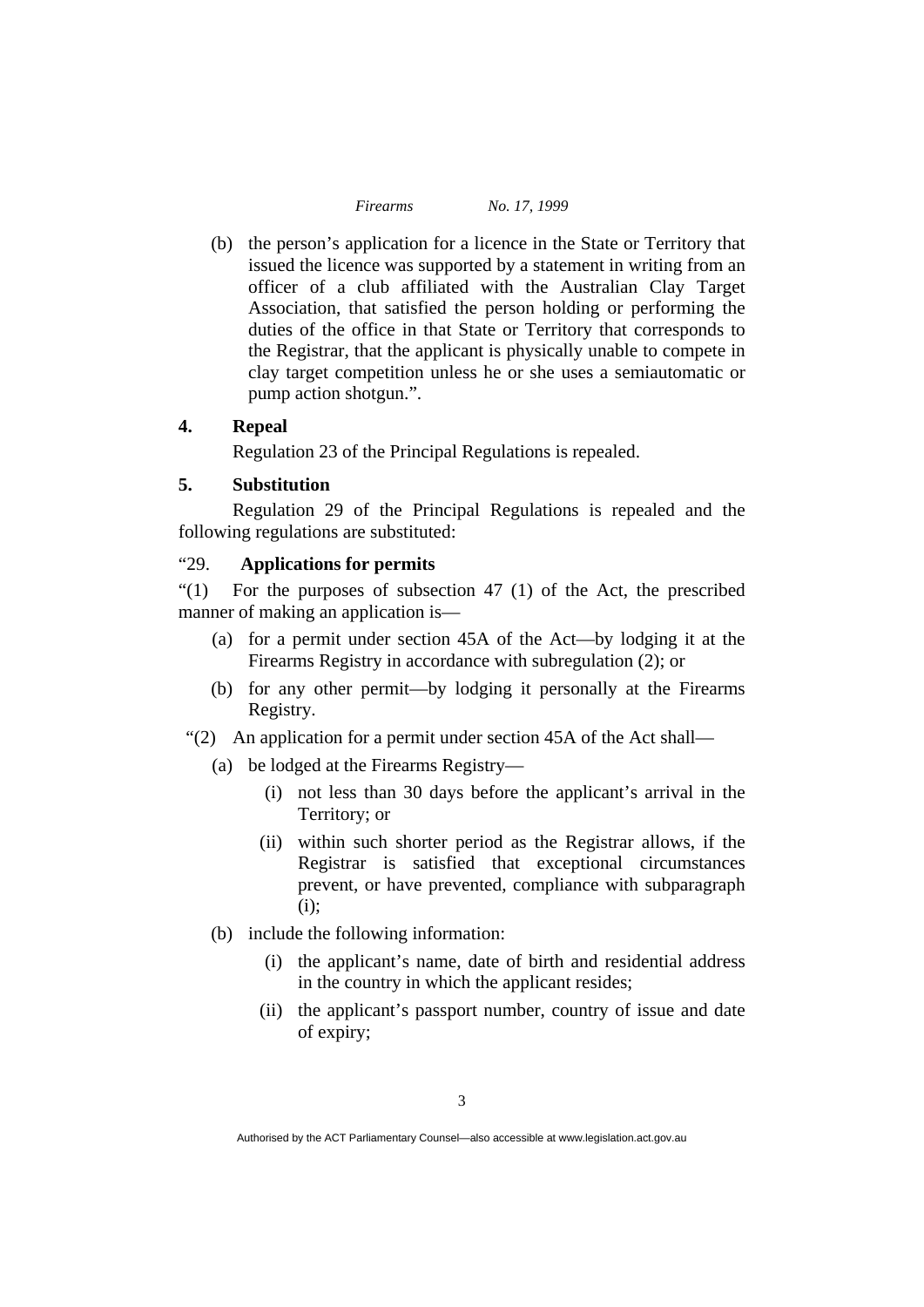- (iii) the number of the applicant's visa (if any) and its date of expiry;
- (iv) the number of the applicant's firearms licence (if any), its country of issue and date of expiry;
- (v) if the applicant is not the holder of a firearms licence—a certificate signed by the authority responsible for authorising possession or use of firearms in the applicant's country of residence to the effect that the applicant is lawfully entitled to possess or use in that country the type of firearm for which the permit is sought;
- (vi) the make, model, calibre, action and serial number of the firearm for which the permit is sought;
- (vii) if the applicant intends to import more than 1 firearm into Australia, details of the special need for the additional firearm;
- (viii) the purpose for which the permit is required;
	- (ix) if the applicant intends to participate in a shooting competition in Australia—the date and location of the competition;
	- (x) the intended period of the applicant's stay in Australia;
	- (xi) whether or not the applicant, in the Territory, a State, another Territory or another country—
		- (A) has, within the period of 10 years before the application for the permit is made, been convicted of an offence prescribed for the purposes of paragraph 46 (3) (a) of the Act, whether or not the offence is an offence under a law of the Territory;
		- (B) is, or has been at any time within 10 years before the application for the permit is made, subject to an order or other restriction having the same or substantially the same effect as a protection order under the *Domestic Violence Act 1986* (other than an order or other restriction which has been revoked);
		- (C) is subject to a recognisance to keep the peace or to a requirement having the same or substantially the same effect; or

Authorised by the ACT Parliamentary Counsel—also accessible at www.legislation.act.gov.au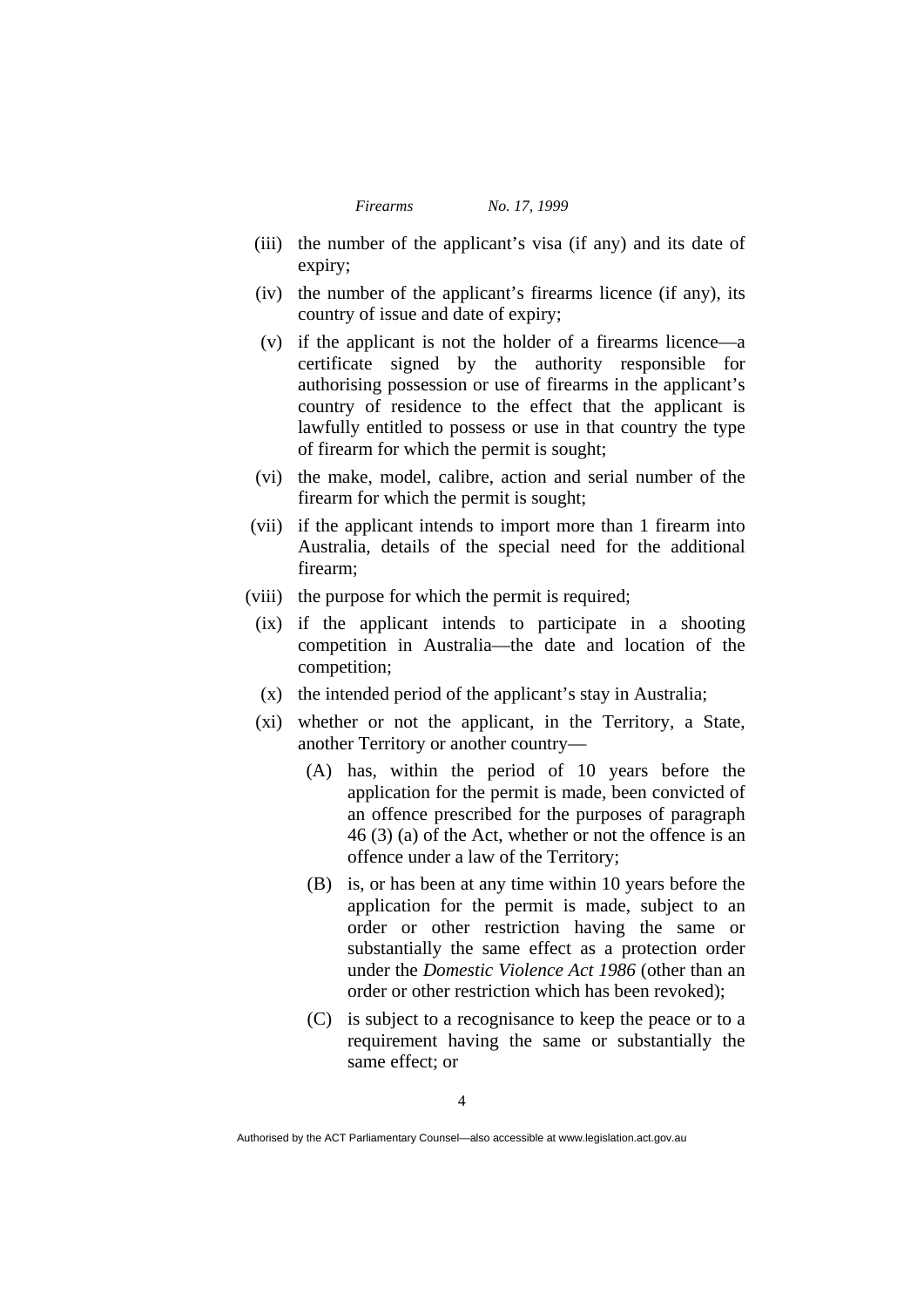- (D) is subject to an order or other restriction having the same or substantially the same effect as a firearms protection order; and
- (c) include the following documents:
	- (i) a copy of the applicant's passport that shows the information required under subparagraph (b) (ii);
	- (ii) 2 passport size portrait photographs of the applicant;
	- (iii) 3 samples of the applicant's signature.

"(3) For the purposes of subsection 46 (5) of the Act, the Registrar may refuse to issue a permit if he or she is not satisfied as to the identity of the applicant.

## "29A. **International visitors—form of temporary permits**

 For the purposes of subsection 47 (2) of the Act, a permit issued under section 45A of the Act shall include—

- (a) the permit holder's name and residential address;
- (b) the purpose for which the firearm may be possessed or used;
- (c) the category of licence that would be required to possess or use the firearm in the Territory;
- (d) the make, model, calibre and serial number of the firearm for which the permit is issued;
- (e) the conditions to which the permit is subject;
- (f) the permit's expiry date;
- (g) the name and telephone number of the issuing authority; and
- (h) a recent photograph of the permit holder.".

### **6. Photograph on permits**

Regulation 30 of the Principal Regulations is amended—

- **(a)** by omitting "A permit" and substituting "Subject to subregulation  $(2)$ , a permit";
- **(b)** by omitting "person to whom it is issued" and substituting "permit holder"; and
- **(c)** by adding at the end the following subregulation:

"(2) This regulation does not apply to a permit issued under section 45A of the Act.".

Authorised by the ACT Parliamentary Counsel—also accessible at www.legislation.act.gov.au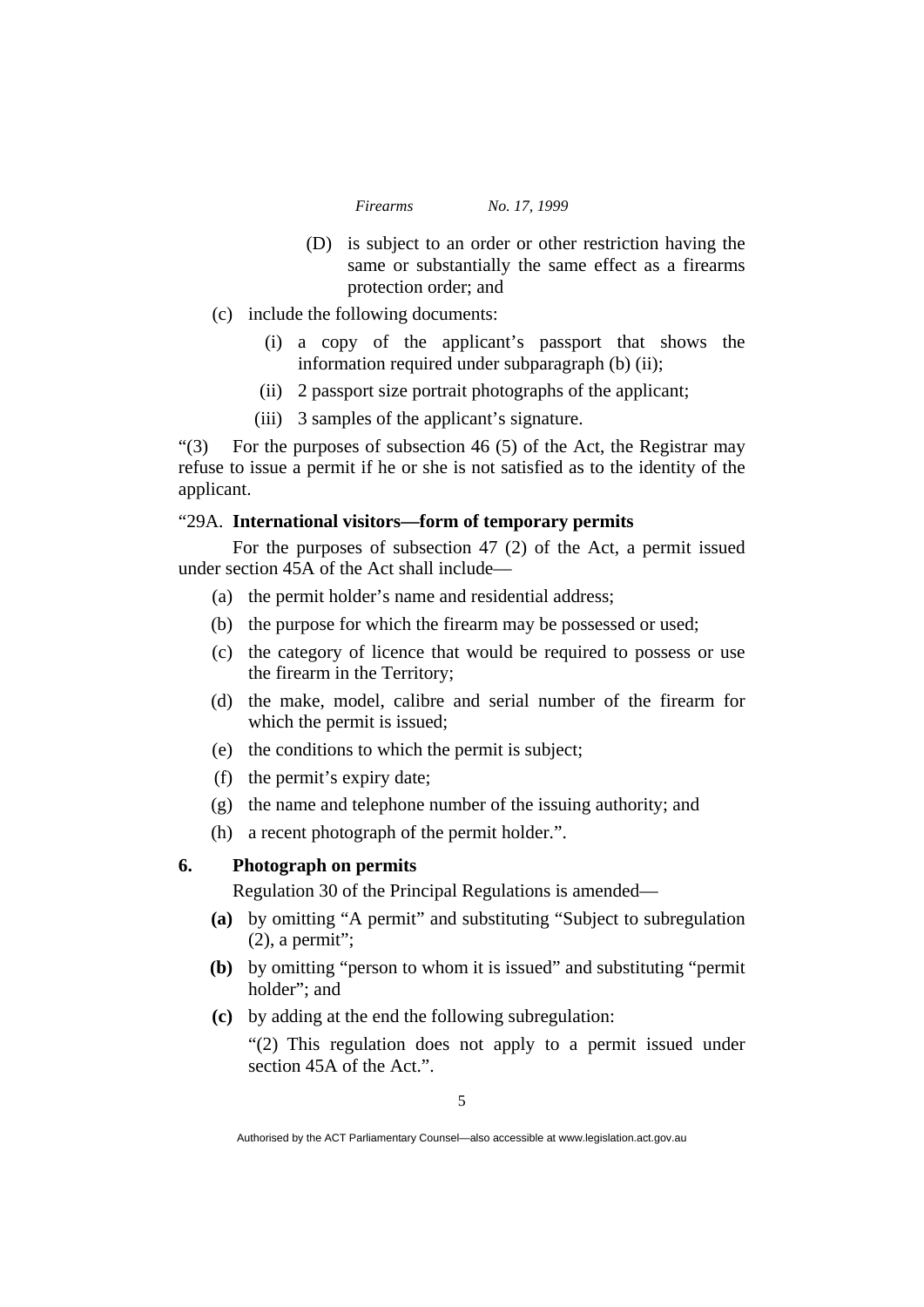# **7. Insertion**

 The Principal Regulations are amended by inserting after regulation 30 the following regulation:

#### "30A. **International visitors—conditions of permits or authorisations**

"(1) For the purposes of paragraph 47 (3) (a) of the Act, the following are the conditions of a permit issued under section 45A of the Act:

- (a) that the person possess or use a firearm only for the purpose stated in the permit;
- (b) that the person comply with the provisions of Part 5 of the Act, and any requirements prescribed for the purposes of that Part, that are applicable to a firearm of a kind to which the corresponding category A, category B, category C or category H licence issued in the Territory applies;
- (c) that the person not permit any other person to possess or use any firearm in his or her possession if that other person is not authorised to possess or use the firearm;
- (d) that the person carry the permit when he or she is in possession of or using the firearm to which the permit relates and produces the permit to a police officer on request.

"(2) For the purposes of paragraph 49A (2) (b) of the Act, the prescribed conditions are the conditions specified in paragraphs (1) (a) to (d) (inclusive).".

# **8. Miscellaneous and formal amendments**

The Principal Regulations are amended as set out in the Schedule.

#### **SCHEDULE** Regulation 8

# MISCELLANEOUS AND FORMAL AMENDMENTS

# **Regulation 4—**

Omit "subsection 4 (1)" substitute "section 4".

#### **Regulation 11—**

Omit "sport," substitute "sport or".